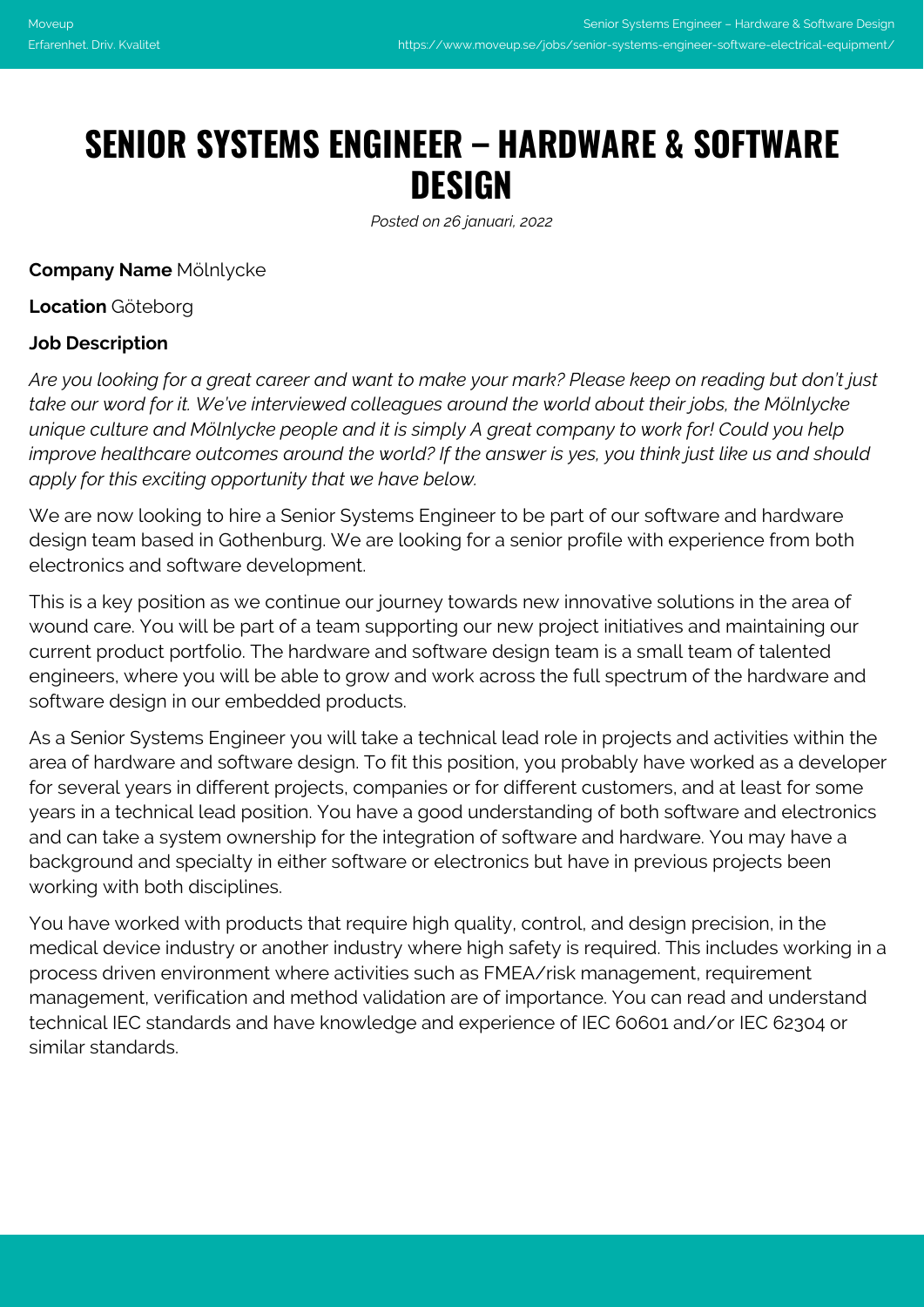Being in a senior position in the hardware and software design team also means that you will take ownership for the tools and processes that we use for the development of embedded devices.

You appreciate working in a small team, taking initiatives, and maintaining contact with several different stakeholders and parts of the organization.

# **Key Accountabilities:**

- Be part of teams as lead engineer, developing new embedded systems or software standalone solutions within our patient journey area roadmaps
- Be a part of teams as lead engineer, managing our existing portfolio related to activities within electronics and/or software development
- Perform or lead evaluations and investigations of embedded software and/or electronics design solutions to build knowledge, gain competitor insights, investigate complaints or evaluate M&A opportunities
- Where possible, generate Intellectual Property together with the team and our IP department
- Translate high level product requirements into embedded system requirements, design architectures and interface specifications
- Take technical leadership as lead engineer for a team of hardware and software design engineers during product development or life cycle management activities
- Develop, maintain and own tools, processes and methods applicable for the design and verification of hardware and software, such as software tools, equipment, work instructions and test methods
- Create and maintain contacts with suppliers

#### **Capabilities, Qualifications & Experience:**

- Master's degree, e.g. electrical engineering, or equivalent working experience
- Several years' experience from R&D working with embedded devices
- Experience of embedded systems design as a lead engineer, including system architecture design, hardware-software interface design and requirement management
- Strong technical foundation and understanding of both hardware and software, with a background as electronics or software developer
- Experience and understanding of analog and digital electronic design principles
- Experience of software development for embedded devices, preferably according to IEC 62304
- Knowledgeable in risk management according to ISO 14971 or applying FMEA techniques
- Knowledge of design for manufacturability, production test and preferably experience of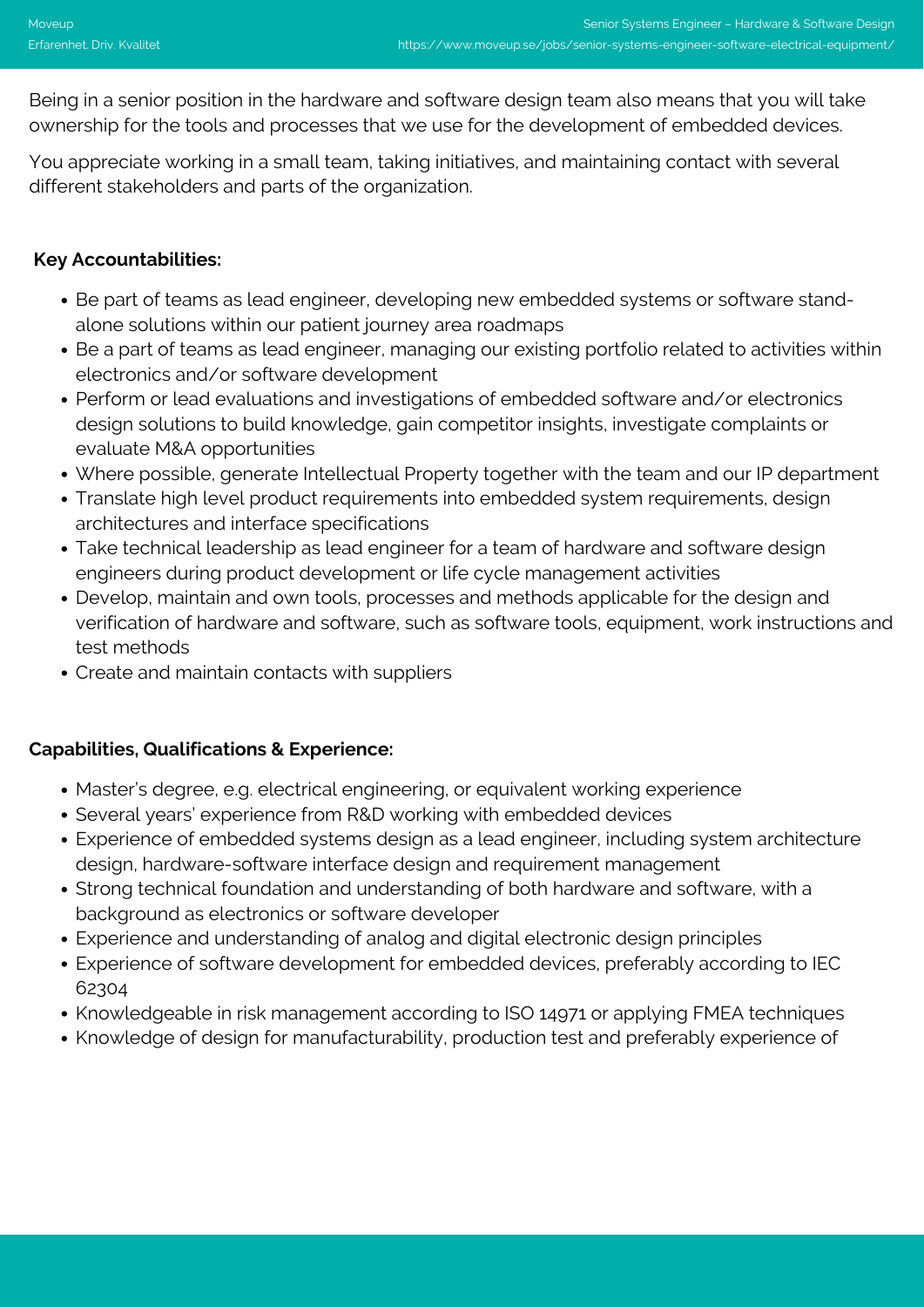working with contract manufacturing

- Interest or experience in design of low power applications and battery-operated devices
- Experience from medical device industry (*preferred but not mandatory*) within product development and from delivering products to IEC 60601, IEC 62304 standards or equivalent.
- Great communication skills, fluent in English

### **How to become part of us?**

This recruitment is handled together with our recruitment partner, **Technogarden**.

If you have questions regarding Mölnlycke or this open position, please contact Ulrika Ydse, [ulrika.ydse@technogarden.se](mailto:ulrika.ydse@technogarden.se) or Rebecka Kvarnstedt; [rebecka.kvarnestedt@technogarden.se](mailto:rebecka.kvarnestedt@technogarden.se)

To apply:

[https://technogarden.teamtailor.com/jobs/1573184-senior-systems-engineer-electronics-software](https://technogarden.teamtailor.com/jobs/1573184-senior-systems-engineer-electronics-software-to-molnlycke-healthcare/applications/new) [-to-molnlycke-healthcare/applications/new](https://technogarden.teamtailor.com/jobs/1573184-senior-systems-engineer-electronics-software-to-molnlycke-healthcare/applications/new)

We are screening applications continuously.

*By submitting your application, you also consent to us storing your personal data, including CV & cover letter and that we have the right to share this information with third parties (our client). You can revoke the consent whenever you want.*

## **Om företag**

*Mölnlycke is a world-leading medical solutions company. We design and supply solutions to enhance performance at every point of care – from the hospital to the home.*

*We specialise in:*

- *Wound management: including dressings with Safetac® such as Mepitel® and Mepilex®*
- *Preventing pressure ulcers: with Mepilex® Border used prophylactically and devices to help turn and re-position patients*
- *Surgical solutions: including Mölnlycke trays, HiBi® antiseptics and Biogel® surgical gloves*

*Mölnlycke was founded in 1849. Nowadays our solutions are available in around 100 countries; we're the number one global provider of advanced wound care and single-use surgical products; and we're Europe's largest provider of customised trays. Our headquarters are in Gothenburg, Sweden and we have about 7,800 employees around the world.*

[www.molnlycke.com](http://www.molnlycke.com)

**Consultant Name** Tom Bergqvist